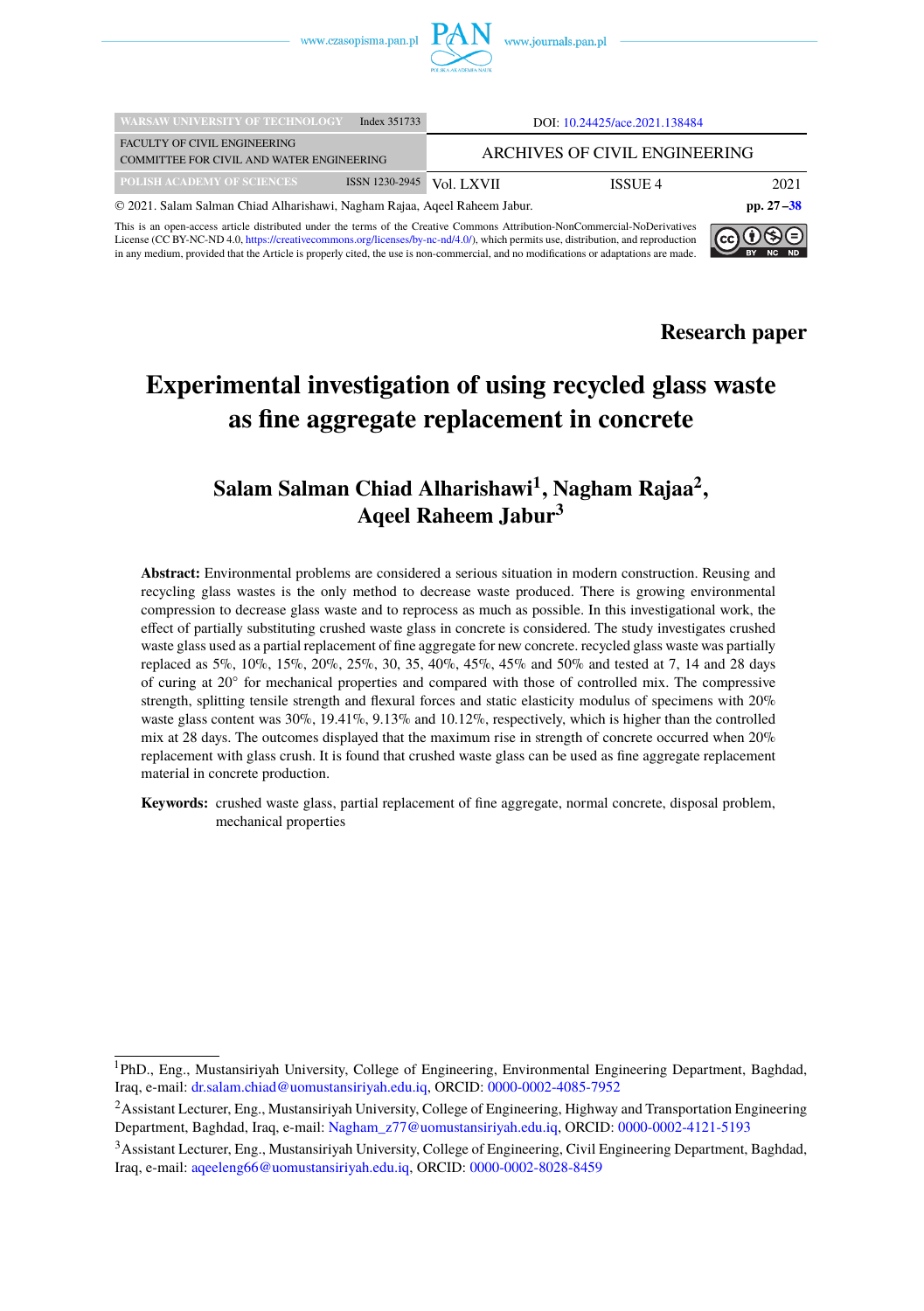## **1. Introduction**

The concentration of the construction society in using recycled resources like recycled glass waste in concrete is growing. Since the request in concrete manufacturing is increasing day by day, efforts are made in using recycled glass waste as fine aggregate in replacement of river sand. The recycled resources and glass powder were used as fine aggregate in concrete production [\[1](#page-10-1)[–4\]](#page-10-2). to understand the effect of glass powder on the inflexibility and workability of the concrete. the crushed waste glass was added to the concrete mixture as fine aggregates. The outcomes presented that it lesser the cost of the concrete manufacture but it had no distinguished consequence on the workability nor the inflexibility [\[5\]](#page-10-3). employing the waste glass to replace sand in diverse percentage levels (10% to 30%), and 10 mm granite in diverse percentages (5%) to 15%). This leads to a good relationship between the crushed waste glass and air content. moreover, there is an opposite relationship between the recycled glass powder and the drying reduction [\[6\]](#page-10-4). In contrast, glass powder waste thought out to be a supplementing cementing material and there is a relation between the pozzolanic and the mote size. Also, the addition of lithium can hold a pozzolanic increase in size [\[7\]](#page-10-5).

Palmquist [\[8\]](#page-10-6) utilized the crushed glass, like other types of recycled material, as an aggregate in mortar. This recycled material has been studied in mortar workpieces and exams on mortar with crushed waste glass aggregate. Eventually, the compressive strength of the mortar with waste glass is less than the mortar with normal. Karamanoğlu and Eren [\[9,](#page-10-7) [10\]](#page-10-8) investigate the making of mortars containing numerous amounts of crushed glass. Recycled glass and limestone filler were replaced with cement by weight. The waste glass passing was partially replaced with cement by weight at percentages of 0, 5, 10, 15, 20, 25, 30 and 40. In the end, were found in all mixes, unit weight decreases in comparison to the control mix. The crushed waste glass was successfully used for the production of many concrete mixtures. Schwarz et al.  $[11]$  and Tagnit-Hamou et al.  $[12-15]$  $[12-15]$  used the recycled glass in n concrete mixes as a partial cement replacement up to 30%. Researchers discovered advantageous properties, containing improved workability and decrease chloride permeability, via waste glass. Recycled glass concrete shows a rise in the strength capacity of concrete columns [\[16,](#page-10-12) [17\]](#page-10-13). Lately, a crushed waste glass of several particle-size distributions was used to improve highstrength concrete beside a compressive strength of more than 250 MPa [\[18\]](#page-10-14). The crushed waste glass is appropriate for use in concrete when replaced with the fine aggregate in diverse sections and it gave strengths higher than the conventional concrete [\[19](#page-10-15)[–25\]](#page-11-0). According to the studies in using crushed waste glass in concrete, there were disagreements in the available experimental results. These disagreements involved proprieties of concrete improved with crushed waste glass. Lastly, there are limited studies on the effect of crushed glass waste material and the performance of concrete improved with crushed waste glass as fine aggregate addition.

### **2. Experimental parameters**

In this work, the experimental investigation extended through three phases: materials, mix design and molds.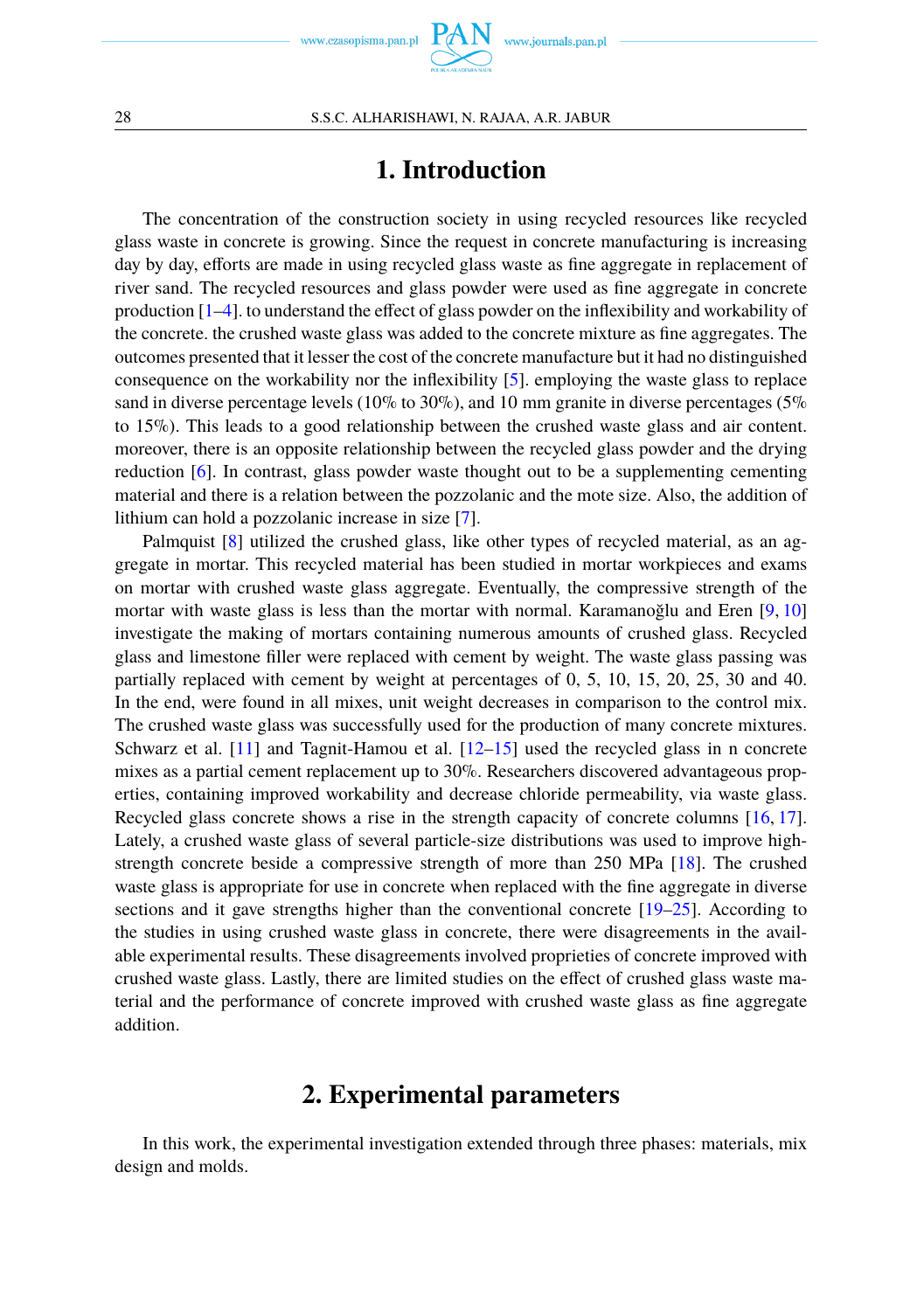

### **2.1. Materials**

- Cement: Ordinary Portland Cement was utilized.
- Fine Aggregate: in this study sand was used as fine aggregate
- Coarse Aggregate: The gravel should be clean. 100% crushed coarse aggregate with min flat and elongated particles has been used.
- Mixing Water: Use tap water to cast and cure all the specimens.
- Glass powder: waste glass has to be ground to its powder form Before adding to the concrete mixture. In this research, glass powder milled in ball/ pulverizer for a period of (30–60) minutes lead to the particle sizes less than size 150  $\mu$ m and separated in 75  $\mu$ m. The glass powder is shown in (Fig. [1\)](#page-2-0). Table [1](#page-2-0) shows the grading of glass powder. The physical, chemical properties and chemical composition are presented in Table [2.](#page-2-1)

<span id="page-2-0"></span>

Fig. 1. Crushed Waste Glass

| Sieve size mm | Cumulative % passing |
|---------------|----------------------|
| 4.75          | 100                  |
| 2.36          | 100                  |
| 1.18          | 100                  |
| 0.6           | 99.6                 |
| 0.425         | 94.7                 |
| 0.3           | 87.4                 |
| 0.15          | 41.3                 |
| 0.075         | 28.4                 |
| Pan           | 0.0                  |

Table 1. Grading Crushed Waste Glass

<span id="page-2-1"></span>

| <b>Physical Properties of Glass powder</b> |               | <b>Chemica</b> |
|--------------------------------------------|---------------|----------------|
| Relative density SG (OD)                   | 2.41          |                |
| Absorption                                 | $0\%$         |                |
| Density $(kg/m^3)$                         | 2557          |                |
| Blaine surface area $(kg/m3)$              | 3232          |                |
| <b>Chemical Properties</b>                 |               |                |
| pH                                         | 11.01         |                |
| Colour                                     | Grayish white |                |
| <b>Chemical composition</b>                | $\%$ by mass  |                |
| CaO                                        | 12.47         |                |
| SiO <sub>2</sub>                           | 67.42         |                |
| $Al_2O_3$                                  | 2.63          |                |
| Fe <sub>2</sub> O <sub>3</sub>             | 1.47          |                |

Table 2. Physical and Chemical Properties of Crushed Waste Glass

| <b>Chemical composition</b> | $\%$ by mass |
|-----------------------------|--------------|
| MgO                         | 2.752        |
| Na <sub>2</sub> O           | 12.31        |
| TiO <sub>2</sub>            | 0.152        |
| ZrO <sub>2</sub>            | 0.017        |
| $P_2O_5$                    | 0.053        |
| $K_2O$                      | 0.642        |
| $P_2O_5$                    | 0.053        |
| ZnO <sub>2</sub>            | 0.007        |
| SrO                         | 0.017        |
| NiO                         | 0.015        |
| CuO                         | 0.008        |
| Cr2O3                       | 0.024        |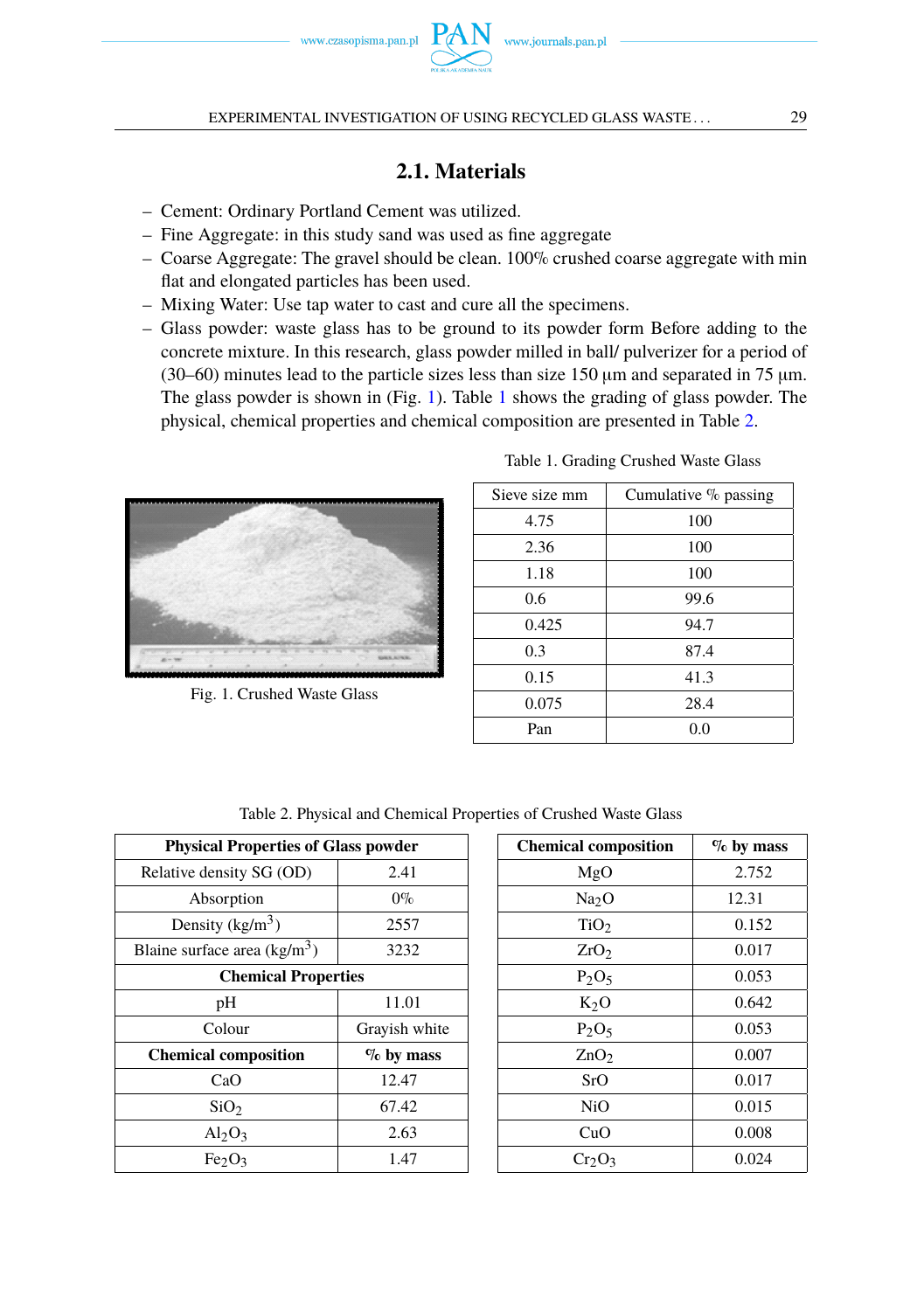

### **2.2. Mix design**

The concrete mixtures were proportioned to give 28-day strength of about 44 MPa based on cubes, cylinders and prisms with a slump of about 80 mm. As stated above, to reach the optimal amounts of glass powder, many trials with 5–50% glass powder as fine aggregate substitutions were prepared so that this replacement did not surpass a limit of 50%. Likewise, concrete without any mineral additions was used as the control material. Amounts of eleven concrete mixtures are given in Table [3](#page-3-0) used in this study.

<span id="page-3-0"></span>

| No.            | Mix.            | Cement<br>kg/m <sup>3</sup> | Coarse<br>Aggregate<br>(Gravel)<br>$\text{kg/m}^3$ | Fine<br>Aggregate<br>(Sand)<br>kg/m <sup>3</sup> | <b>Crushed Waste</b><br>Glass<br>(Fine Aggregate)<br>kg/m <sup>3</sup> | W/C  |
|----------------|-----------------|-----------------------------|----------------------------------------------------|--------------------------------------------------|------------------------------------------------------------------------|------|
| 1              | Control mix     | 364                         | 980                                                | 813                                              | 0.0                                                                    | 0.54 |
| $\overline{2}$ | 5% Replacement  | 364                         | 980                                                | 772                                              | 41                                                                     | 0.54 |
| 3              | 10% Replacement | 364                         | 980                                                | 731                                              | 72                                                                     | 0.54 |
| $\overline{4}$ | 15% Replacement | 364                         | 980                                                | 691                                              | 122                                                                    | 0.54 |
| 5              | 20% Replacement | 364                         | 980                                                | 650                                              | 163                                                                    | 0.54 |
| 6              | 25% Replacement | 364                         | 980                                                | 610                                              | 203                                                                    | 0.54 |
| 7              | 30% Replacement | 364                         | 980                                                | 569                                              | 244                                                                    | 0.54 |
| 8              | 35% Replacement | 364                         | 980                                                | 528                                              | 285                                                                    | 0.54 |
| 9              | 40% Replacement | 364                         | 980                                                | 488                                              | 325                                                                    | 0.54 |
| 10             | 45% Replacement | 364                         | 980                                                | 447                                              | 366                                                                    | 0.54 |
| 11             | 50% Replacement | 364                         | 980                                                | 406.5                                            | 406.5                                                                  | 0.54 |

Table 3. Composition of Mixtures

### **2.3. Moulds**

<span id="page-3-1"></span>In each mix, nine ( $150 \times 150 \times 150$ ) mm cubes were cast with fifteen ( $150 \times 300$ ) mm cylinder, and three  $(100 \times 100 \times 500)$  mm prisms, as shown in (Fig. [2\)](#page-3-1).



Fig. 2. Specimens of Concrete (Cylinder, Cubes, Prisms)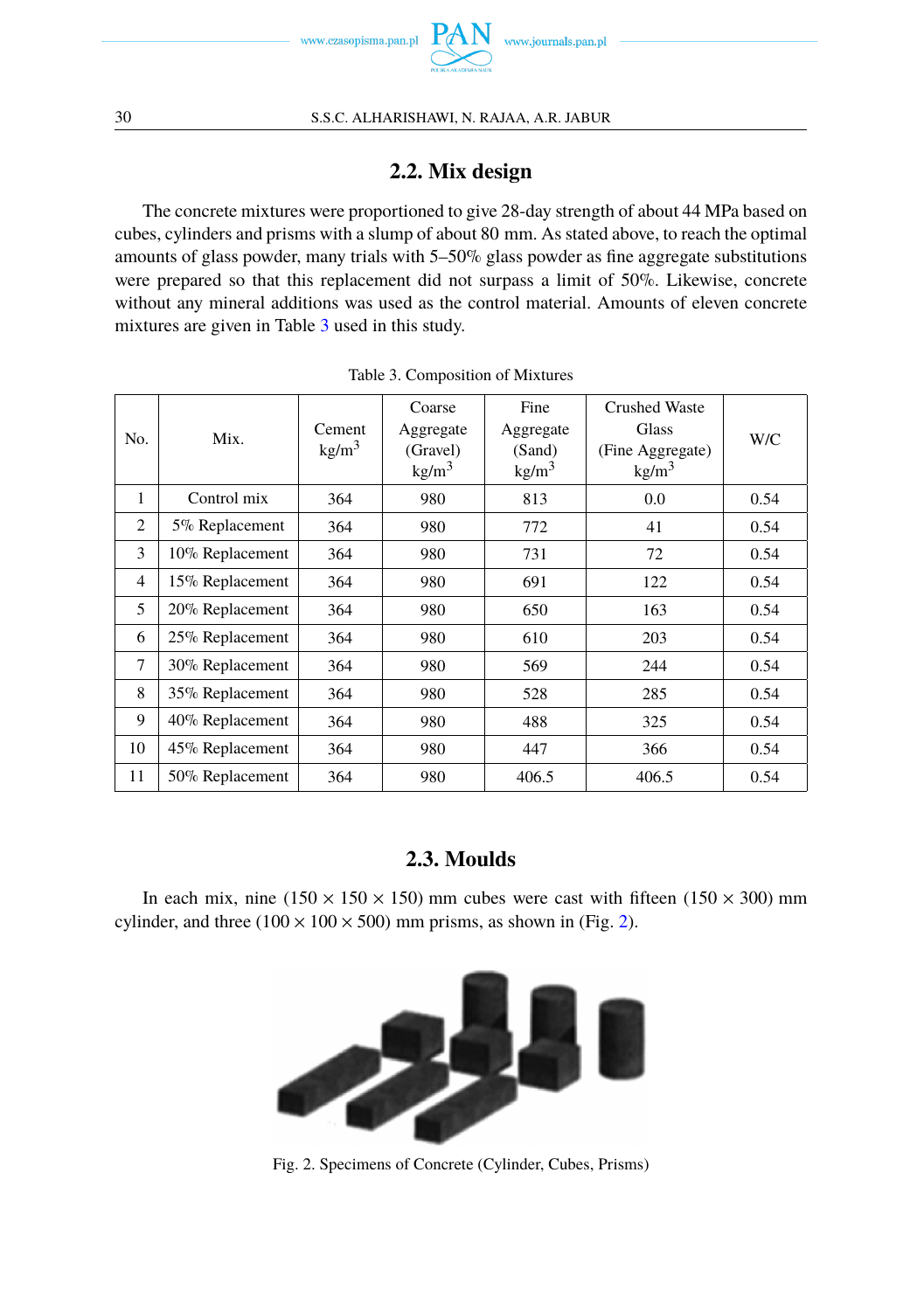

EXPERIMENTAL INVESTIGATION OF USING RECYCLED GLASS WASTE . . .  $31$ 

# **3. Analysis results**

## **3.1. Workability**

<span id="page-4-0"></span>The objective of the slump test is to know the slump measurement for the degree of workability of the concrete after mixing. Table [4](#page-4-0) displays how glass powder blended concrete droop esteem at distinctive percent substitution.

| Mix                            | W/C  | $Slump$ (mm) |
|--------------------------------|------|--------------|
| Control mix                    | 0.54 | 87           |
| 5% Replacement Recycled Glass  | 0.54 | 67.2         |
| 10% Replacement Recycled Glass | 0.54 | 64.5         |
| 15% Replacement Recycled Glass | 0.54 | 61.7         |
| 20% Replacement Recycled Glass | 0.54 | 58.3         |
| 25% Replacement Recycled Glass | 0.54 | 55.2         |
| 30% Replacement Recycled Glass | 0.54 | 53.2         |
| 35% Replacement Recycled Glass | 0.54 | 50.1         |
| 40% Replacement Recycled Glass | 0.54 | 47.5         |
| 45% Replacement Recycled Glass | 0.54 | 44.8         |
| 50% Replacement Recycled Glass | 0.54 | 40.2         |

| Table 4. Results of Slump Value Test |  |  |  |  |
|--------------------------------------|--|--|--|--|
|--------------------------------------|--|--|--|--|

### **3.2. Compressive strength**

The compressive strengths of the controlled and crushed glass concrete mix at 7, 14, and 28 days are illustrated in Table [5.](#page-4-1) The comparison between the compressive strength for the same

<span id="page-4-1"></span>

|                    | Average $f_{cu}$ Three Cubes |                  |         | Average $f'_c$ Three Cylinders |         |         |
|--------------------|------------------------------|------------------|---------|--------------------------------|---------|---------|
| Mix                |                              | (MPa) at ages of |         | (MPa) at ages of               |         |         |
|                    | 7 days                       | 14 days          | 28 days | 7 days                         | 14 days | 28 days |
| Control mix        | 22.2                         | 27.13            | 33.31   | 18.87                          | 23.12   | 28.34   |
| 5% Recycled Glass  | 26.15                        | 33.71            | 36.17   | 22.28                          | 28.31   | 30.74   |
| 10% Recycled Glass | 25.21                        | 34.81            | 38.52   | 21.25                          | 29.61   | 33.75   |
| 15% Recycled Glass | 25.53                        | 29.97            | 40.21   | 21.81                          | 25.21   | 34.82   |
| 20% Recycled Glass | 28.72                        | 39.61            | 43.80   | 24.82                          | 32.81   | 37.82   |
| 25% Recycled Glass | 24.73                        | 30.28            | 40.17   | 21.34                          | 25.72   | 33.92   |
| 30% Recycled Glass | 25.3                         | 30.01            | 38.61   | 22.08                          | 25.21   | 32.91   |
| 35% Recycled Glass | 26.71                        | 29.13            | 36.7    | 22.69                          | 24.31   | 31.07   |
| 40% Recycled Glass | 23.1                         | 28.51            | 34.12   | 20.61                          | 23.51   | 29.21   |
| 45% Recycled Glass | 20.7                         | 25.24            | 33.75   | 16.68                          | 21.17   | 28.09   |
| 50% Recycled Glass | 19.31                        | 24.35            | 31.21   | 16.12                          | 20.21   | 27.5    |

Table 5. Average of Compressive Strength  $f_{cu}$  and  $f'_{c}$  (MPa) for all Mixes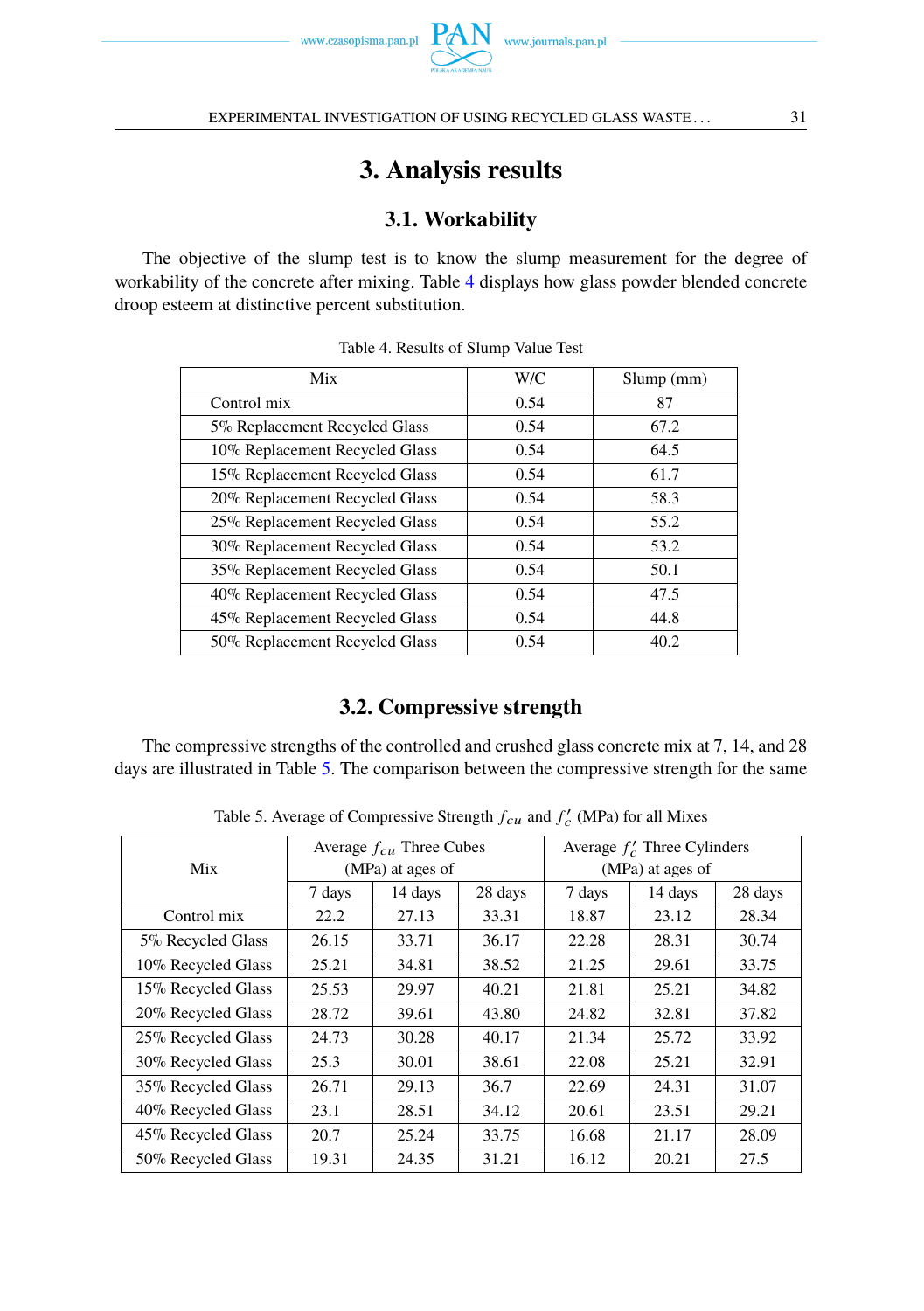

#### 32 S.S.C. ALHARISHAWI, N. RAJAA, A.R. JABUR

<span id="page-5-0"></span>

Fig. 3. Comparison Between the Cylinder Compressive Strength and Mixtures Containing Diverse Recycled Glass Replacements for Three Ages Curing

mixes is shown in (Fig. [3\)](#page-5-0). It can be seen that with the addition of waste glass, Compressive strength at 28 days of concrete age becomes increases 20% and then decreases. From the results obtained, the highest 28-day compressive strength values of 43.80 MPa were found from the concrete mix of 20% replacements waste glass as fine aggregate, which signifies a rise in the compressive strength to 31% in comparison to the controlled mixture. controlled and glass aggregate mixtures display a continuous growth in strength with age. It could be detected that the percentage increases in compressive strength with age mostly increase with the addition of glass aggregate substitutions. This shows that the increase in strength improvement was found when the pozzolanic effect became important at a late age of 28 days.

#### **3.3. Static modulus of elasticity**

<span id="page-5-1"></span>The modulus of elasticity of the waste glass concrete mixes at 28 days curing is presented in Table [6.](#page-5-1) From the results in Table [6,](#page-5-1) it is clearly observed that all mixes demonstrate a

| Mix                | Average Modulus of Elasticity (GPa)<br>$(28 \text{ days})$ |
|--------------------|------------------------------------------------------------|
| Control mix        | 26.12                                                      |
| 5% Recycled Glass  | 26.61                                                      |
| 10% Recycled Glass | 27.12                                                      |
| 15% Recycled Glass | 27.4                                                       |
| 20% Recycled Glass | 28.82                                                      |
| 25% Recycled Glass | 29.27                                                      |
| 30% Recycled Glass | 29.41                                                      |
| 35% Recycled Glass | 29.63                                                      |
| 40% Recycled Glass | 29.87                                                      |
| 45% Recycled Glass | 29.98                                                      |
| 50% Recycled Glass | 30.14                                                      |

Table 6. Average of Modulus of Elasticity (GPa)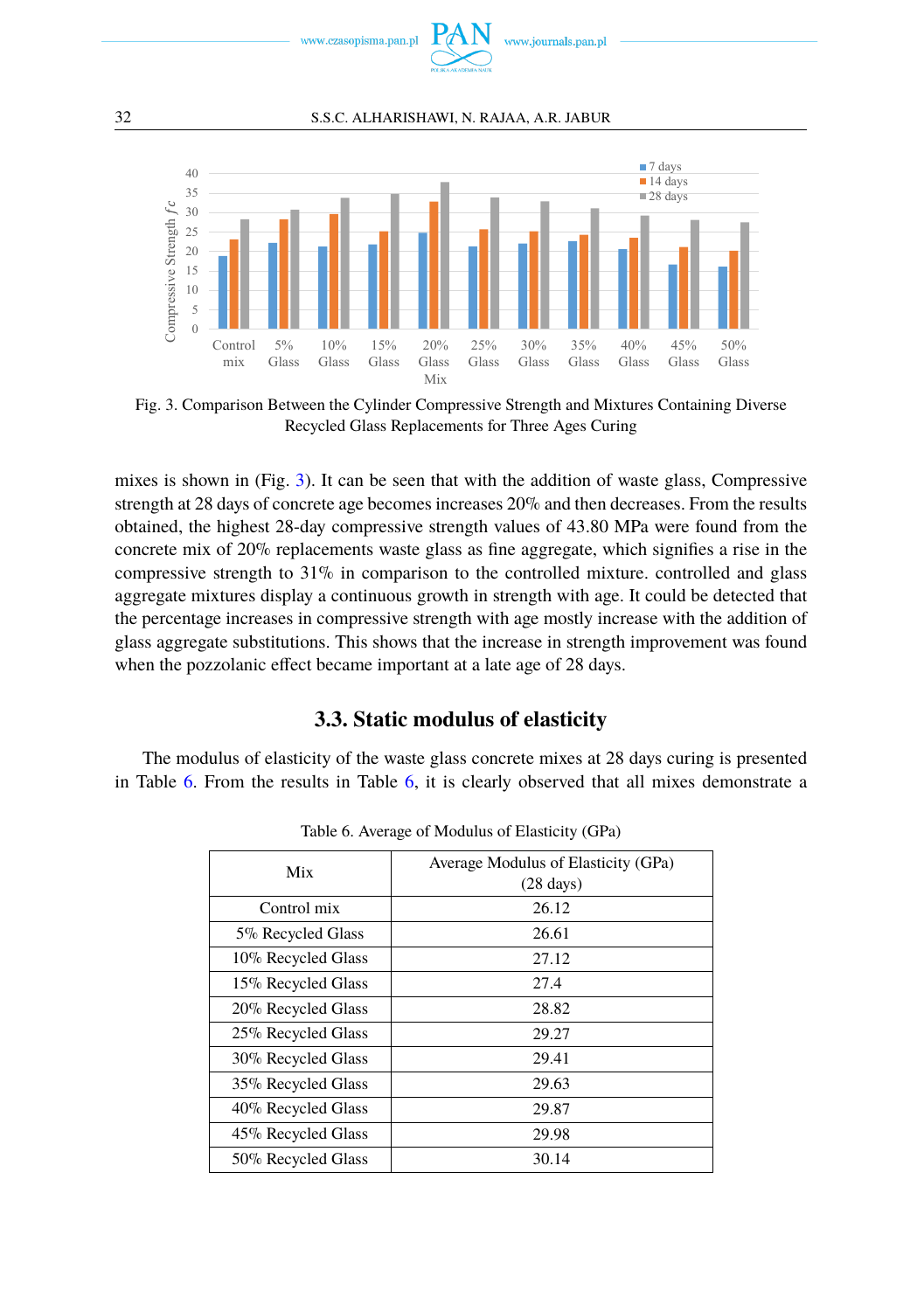

#### EXPERIMENTAL INVESTIGATION OF USING RECYCLED GLASS WASTE . . .  $33$

continuous increase in modulus of elasticity with age, as shown in (Fig. [4\)](#page-6-0). These results illustrate the better behavior for mixes containing waste glass as compared with the controlled mix. This enhancement increases with the increment of glass aggregate replacements. The results showed that the 28-day modulus of elasticity values was noticed to tend to rise over the plain mixture by 13% as the glass powder content increased to 50% replacements, as shown in (Fig. [4\)](#page-6-0). These increases indicate to improved properties of these mixes. This could be ascribed to glass has a high modulus elasticity compared to natural sand.

<span id="page-6-0"></span>

Fig. 4. Comparison Between the Modulus of Elasticity and Mixtures Containing Diverse Recycled Glass Replacements

### **3.4. Flexural strength**

The flexural strength results at 28-day are illustrated in Table [7.](#page-7-0) Mostly, the flexural strength was detected to follow the same trend for 28-day concrete mixes. From these test results the following observations can be made:

- From Table [7,](#page-7-0) it is observed that all mixes display a continuous increase in flexural strength with age. Fig. [5](#page-7-1) illustrates the comparison between flexural strength for mixes containing 5% to 50% of glass aggregate as partial replacements for sand and controlled mix.
- The results of flexural strength illustrate the better behavior for mixes containing waste glass as compared with the controlled mix. This enhancement increases with the increment of glass aggregate replacements, as shown in (Fig. [5\)](#page-7-1). the tests showed that the 28-day flexural strength values were noticed to tend to rise over the controlled mixture by 20% as the glass powder content increased by 50% replacements.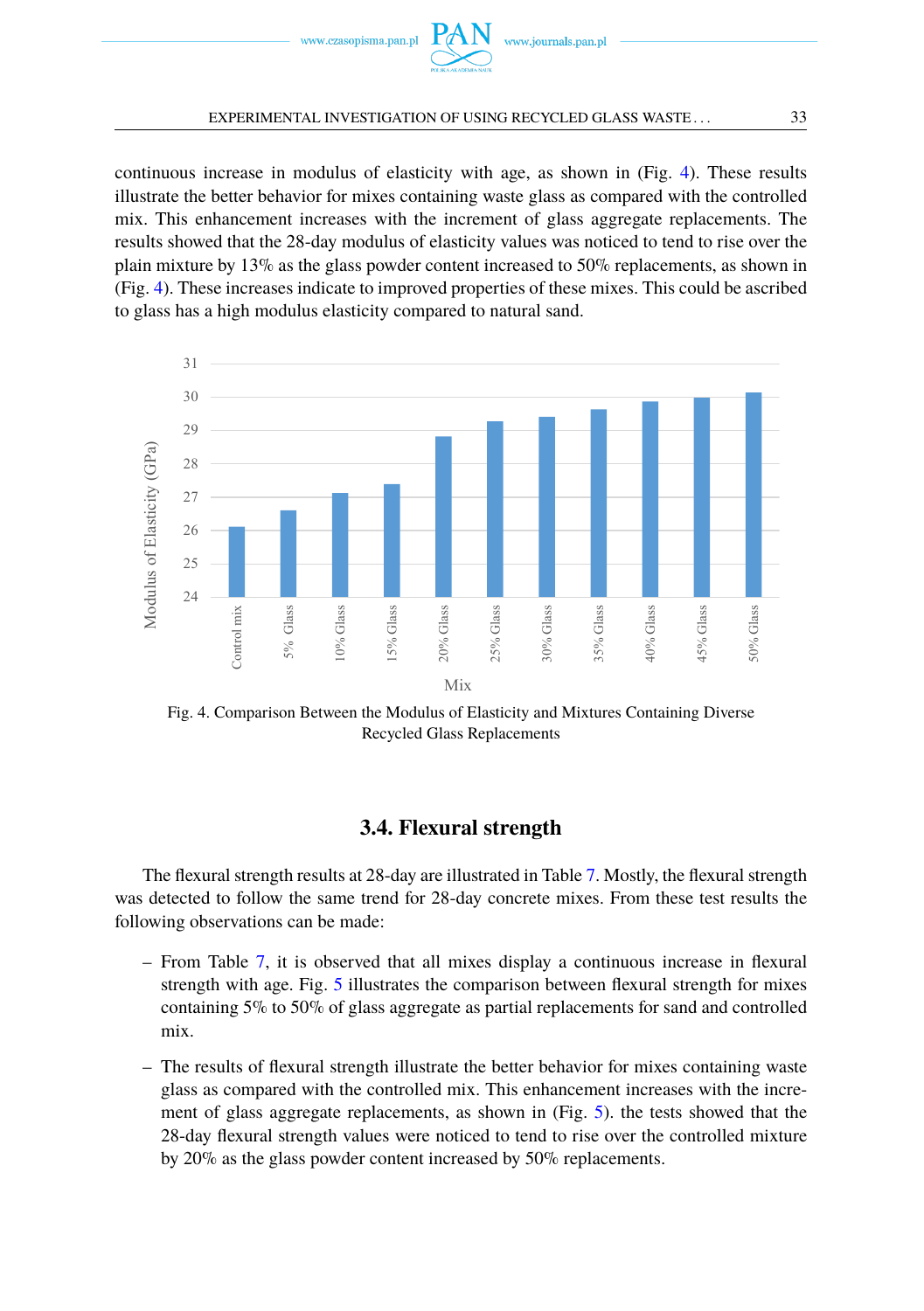

#### <span id="page-7-0"></span>34 S.S.C. ALHARISHAWI, N. RAJAA, A.R. JABUR

| Mix                | Average Flexural strength (MPa)<br>at 28 days |
|--------------------|-----------------------------------------------|
| Control mix        | 4.91                                          |
| 5% Recycled Glass  | 5.07                                          |
| 10% Recycled Glass | 5.12                                          |
| 15% Recycled Glass | 5.17                                          |
| 20% Recycled Glass | 5.38                                          |
| 25% Recycled Glass | 5.49                                          |
| 30% Recycled Glass | 5.51                                          |
| 35% Recycled Glass | 5.67                                          |
| 40% Recycled Glass | 5.72                                          |
| 45% Recycled Glass | 5.81                                          |
| 50% Recycled Glass | 5.92                                          |

Table 7. Average of flexural strength (MPa)

<span id="page-7-1"></span>

Fig. 5. Comparison Between the flexural strength and Mixtures Containing Diverse Recycled Glass Replacements

### **3.5. Splitting tensile strength**

The splitting tensile strength for mixes after being preserved for 28 days is presented in Table [8.](#page-8-0)

From these outcomes, the following observations can be made:

– The results show development in splitting tensile strength for mixes containing waste glass replacement is higher than controlled mix with age, because of the progress of hydration and good bond strength between glass aggregate cement paste relative to controlled mix.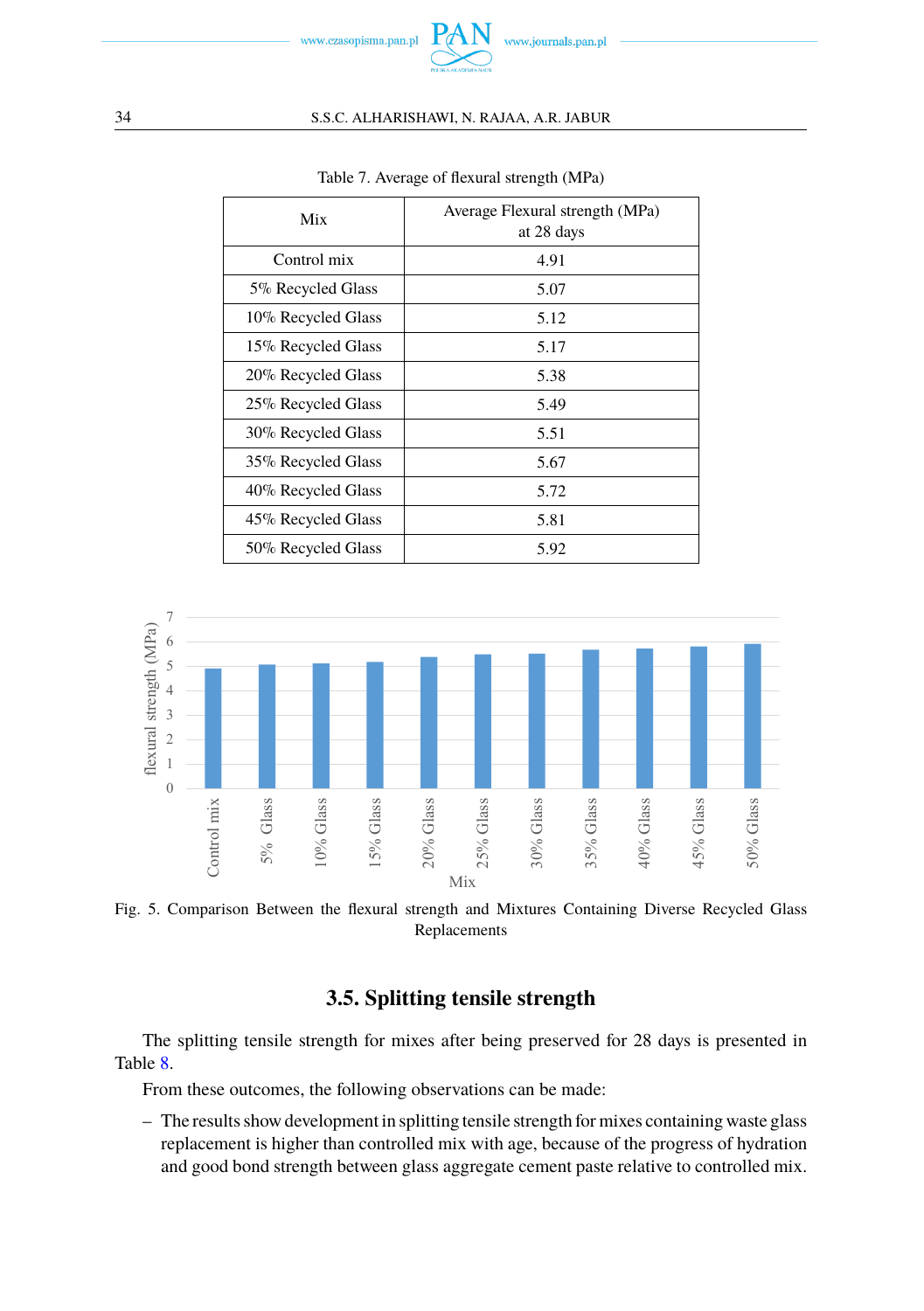

#### <span id="page-8-0"></span>EXPERIMENTAL INVESTIGATION OF USING RECYCLED GLASS WASTE . . .  $35$

| Mix                | Average Splitting Tensile Strength<br>(MPa)<br>at 28 days |
|--------------------|-----------------------------------------------------------|
| Control mix        | 2.527                                                     |
| 5% Recycled Glass  | 2.562                                                     |
| 10% Recycled Glass | 2.72                                                      |
| 15% Recycled Glass | 2.93                                                      |
| 20% Recycled Glass | 3.14                                                      |
| 25% Recycled Glass | 3.18                                                      |
| 30% Recycled Glass | 3.24                                                      |
| 35% Recycled Glass | 3.31                                                      |
| 40% Recycled Glass | 3.38                                                      |
| 45% Recycled Glass | 3.91                                                      |
| 50% Recycled Glass | 3.98                                                      |

Table 8. Average of the Splitting Tensile Strength (MPa)

– Based on the results, the finest 28-day splitting tensile strength value of 3.98 MPa was found from the concrete mixture of 50% glass powder fine aggregate, which signifies rise in the splitting tensile strength of 50% as compared to the controlled mixture, as shown in (Fig. [6\)](#page-8-1). This performance is ascribed to the good bond strength between glass powder aggregate and the cement paste relative to bond strength between natural sand and cement paste.

<span id="page-8-1"></span>

Fig. 6. Comparison Between the Splitting Tensile and Mixtures Containing Diverse Recycled Glass Replacements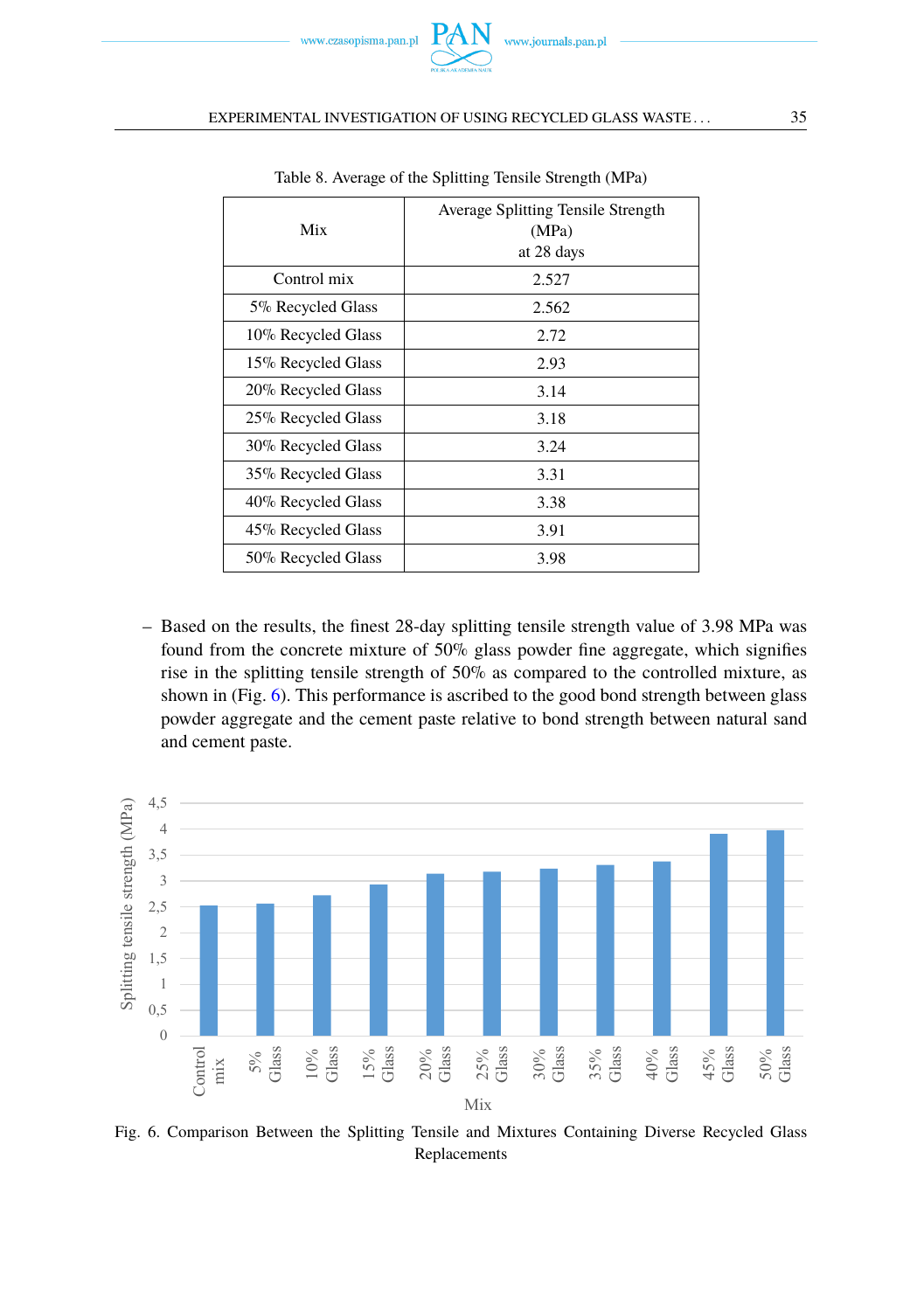

### **3.6. Density**

<span id="page-9-0"></span>Air-dry densities for all mixes are shown in Table [9.](#page-9-0)

| Mix                            | Dry Density $\text{kg/m}^3$<br>after 28 Days |
|--------------------------------|----------------------------------------------|
| Control mix                    | 2401                                         |
| 5% Replacement Recycled Glass  | 2376.5                                       |
| 10% Replacement Recycled Glass | 2371.7                                       |
| 15% Replacement Recycled Glass | 2365.4                                       |
| 20% Replacement Recycled Glass | 2361.3                                       |
| 25% Replacement Recycled Glass | 2356.4                                       |
| 30% Replacement Recycled Glass | 2349.7                                       |
| 35% Replacement Recycled Glass | 2343.2                                       |
| 40% Replacement Recycled Glass | 2337.4                                       |
| 45% Replacement Recycled Glass | 2330.6                                       |
| 50% Replacement Recycled Glass | 2324.9                                       |

Table 9. Values of the Dry Density kg/m<sup>3</sup> for all Mixes

## **4. Discussions and conclusions**

In this context, conclusions can be summarised from the results of the experimental work as follows:

- The 7, 14 and 28 days compressive strengths of concrete rise initially as the replacement percentage of cement with crushed waste glass rise. Compressive strength at 28 days of concrete age becomes maximum at about 20% and later decreases.
- The slump of concrete containing crushed glass decreases with the increases in the glass powder content. Despite the reduction in the slump values of mixtures containing glass aggregate, they have good workability.
- The Modulus of Elasticity, the modulus of rupture and Splitting tensile strength at 28 days age of concrete rises initially as the replacement percentage of fine aggregate with crushed waste glass rises and becomes maximum at 50%.
- The slump of concrete decreases with the replacement.
- The percentage of fine aggregate with crushed waste glass rises. The workability reduces when fine aggregate is substituted partially with crushed glass.
- The unit weight of mortar was reduced with the rise in crushed glass powder percentage, due to the variance between the density of the glass powder and the aggregate.
- This study demonstrates that there is a significant potential for the use of crushed waste glass grinding concrete as a partial replacement of fine aggregate. Around 20% of fine aggregate might be substituted with crushed waste glass with no loss on the compressive strength.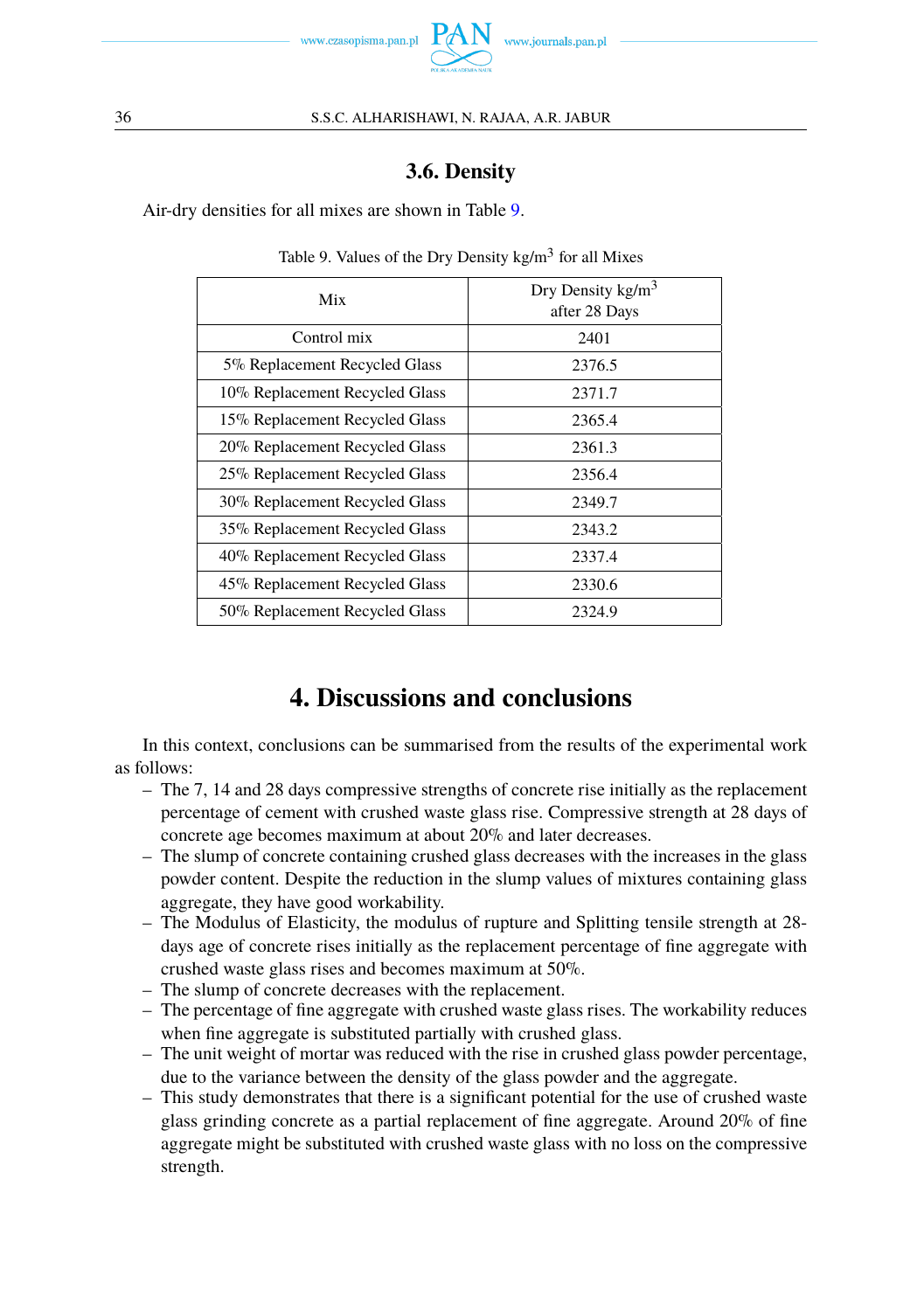– Via crushed waste glass in local construction will reduce cost significantly in the casting of one m<sup>3</sup> for grade concrete.

#### **Acknowledgements**

The author would like to thank Mustansiriyah University, in Baghdad, Iraq, for their help in this work.

#### <span id="page-10-0"></span>**References**

- <span id="page-10-1"></span>[1] S.S.C Alharishawi, H.Abd, and S.Abass, "Employment of recycled wood waste in lightweight concrete production", Archives of Civil Engineering, vol. 4, no. 20, 2020, DOI: [10.24425/ace.2020.135244.](https://doi.org/10.24425/ace.2020.135244)
- [2] A.M. Al-hafiz, S.S. Chiad and M.S. Farhan, "Flexural strength of reinforced concrete one-way opened slabs with and without strengthening", Australian, Journal of Basic and Applied Sciences, vol. 7, no. 6, pp. 642–651, 2013.
- [3] S.M. Omaran et al., "Integrating BIM and game engine for simulation interactive life cycle analysis visualization", Computing in Civil Engineering, Visualization, Information Modeling, and Simulation. Reston, VA: American Society of Civil Engineers, pp. 120–128, 2019.
- <span id="page-10-2"></span>[4] S.S. Chiad, "Shear stresses of hollow concrete beams", Journal of Applied Sciences Research, vol. 9, no. 4, pp. 2880–2889, 2013.
- <span id="page-10-3"></span>[5] I.B. Topçu and M. Canbaz, "Properties of concrete containing waste glass", Cement and Concrete Research Journal, vol. 34, pp. 267–274, 2004.
- <span id="page-10-4"></span>[6] S.C. Kou and C.S. Poon, "Properties of self-compacting concrete prepared with recycled glass aggregate", Cement and Concrete Composites Journal, vol. 31, pp. 107–113, 2009.
- <span id="page-10-5"></span>[7] L.M. Federico and S.E. Chidiac, "Waste glass as a supplementary cementitious material in concrete -critical review of treatment methods", Cement & Concrete Composites, vol. 31, pp. 606–610, 2009.
- <span id="page-10-6"></span>[8] S.M. Palmquist, "Compressive behavior of concrete with recycled aggregates", Doctoral dissertation, Tufts University, 2003.
- <span id="page-10-7"></span>[9] B. Karamanoğlu, "Properties of mortar containing waste glass and limestone filler", MS thesis, Gazimağusa, North Cyprus, 2007.
- <span id="page-10-8"></span>[10] B. Karamanoğlu and Ö. Eren, "Properties of mortar containing waste glass and limestone filler", 8th International Congress on advances in civil engineering, Gazimagusa, North Cyprus, pp. 171–180, 2008.
- <span id="page-10-9"></span>[11] N. Schwarz, H. Cam, and N. Neithalath, "Influence of a fine glass powder on the durability characteristics of concrete and its comparison to fly ash", Cement and Concrete Composites, vol. 30, no. 6, pp. 486–496, 2008.
- <span id="page-10-10"></span>[12] A. Tagnit-Hamou et al., "Novel ultra-high-performance glass concrete", Journal of ACI Concrete International, vol. 39, no. 3, pp. 53–59, 2008.
- [13] A. Tagnit-Hamou, "Alternative supplementary cementitious materials for advances concrete", International Conference on Advances in Cement and Concrete Technology in Africa, Keynote Speaker, 2016.
- [14] A. Tagnit-Hamou and A. Bengougam, "The use of glass powder as supplementary cementitious material", Concrete International, vol. 34, no. 3, pp. 56–61, 2012.
- <span id="page-10-11"></span>[15] A. Hussein, A. Yahia, and A. Tagnit-Hamou, "Statistical modeling of the effect of glass powder on concrete mechanical and transport properties", ACI Materials Journal, p. 226, 2012.
- <span id="page-10-12"></span>[16] A. Niang, N. Roy, and A. Tagnit-Hamou, "Structural behavior of concrete incorporating glass powder used in reinforced concrete column", Journal of Structural Engineering, Special Issue (Sustainable Building Structures B4014007), p. 141, 2012.
- <span id="page-10-13"></span>[17] A. Niang, N. Roy, and A. Tagnit-Hamou, "Reinforced concrete columns incorporating glass powder under concentric axial loading", FIB Symposium, Tel-Aviv, Israel, April 2013.
- <span id="page-10-14"></span>[18] A. Tagnit-Hamou et al., "Novel ultra-high-performance glass concrete", Journal of ACI Concrete International, vol. 39, no. 3, pp. 53–59, 2012.
- <span id="page-10-15"></span>[19] M. Mageswari and B. Vidivelli, "The use of sheet glass powder as fine aggregate replacement in concrete", The Open Civil Engineering Journal, vol. 4, pp. 65–71, 2012.